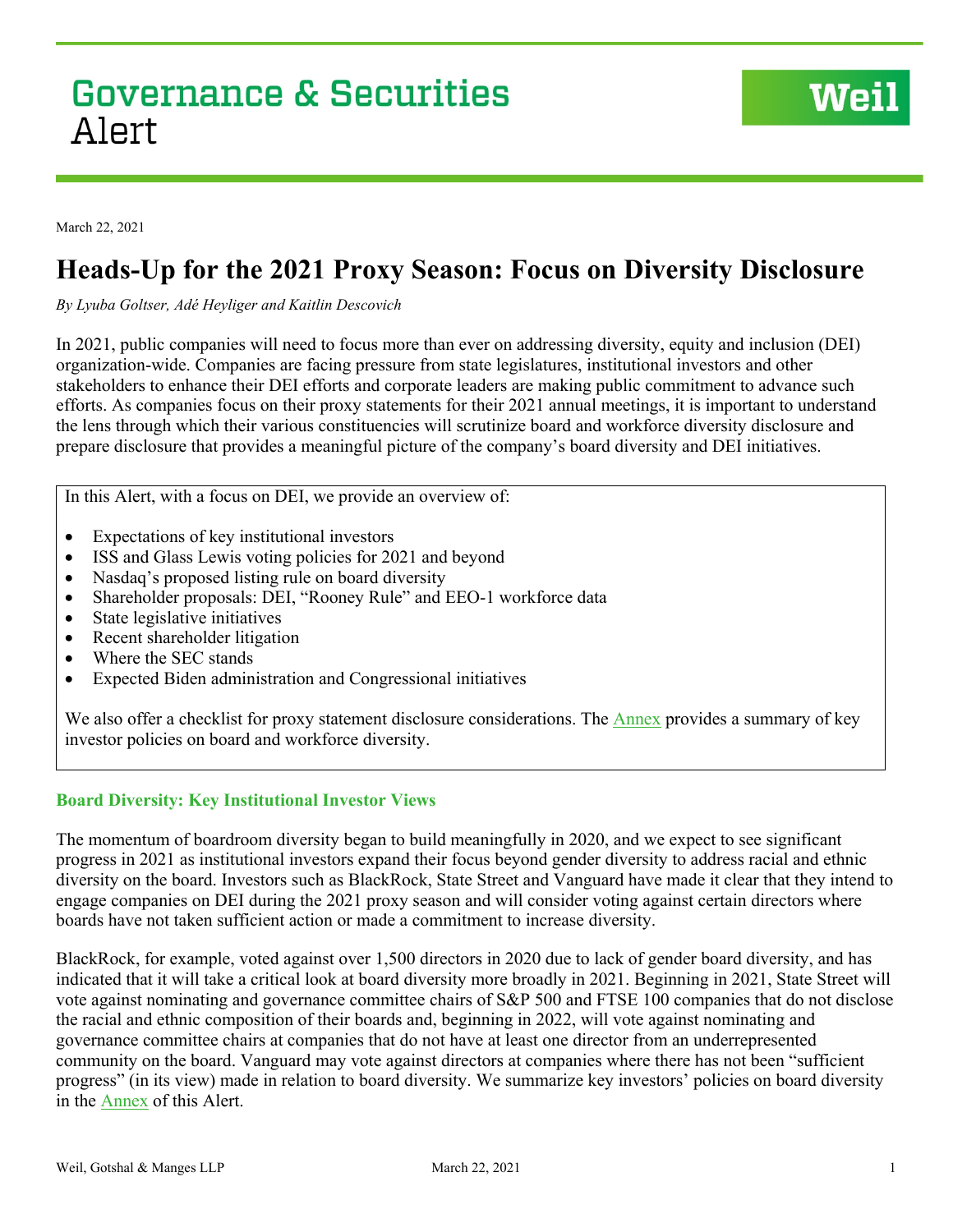## **ISS and Glass Lewis Voting Policies on Diversity**

For 2021, proxy advisory firms, Institutional Investor Services (ISS) and Glass Lewis, have updated their proxy voting guidelines, available [here](https://www.issgovernance.com/file/policy/active/americas/US-Voting-Guidelines.pdf) and [here,](https://www.glasslewis.com/voting-policies-current/) to address board gender, racial and ethnic diversity, and may recommend against the election of directors at boards that have not disclosed board diversity characteristics consistent with their respective guidelines.

# *ISS Policy*

Since 2020, it has been ISS's policy to generally recommend against the nominating committee chair if the board does not include at least one woman and note a concern if there are fewer than two women directors. Beginning in 2022, ISS will generally recommend voting against the nominating committee chair of a board with fewer than two women directors (unless there are six or fewer board members, in which case one woman member will be required).

Beginning with meetings held on or after February 1, 2021, ISS will indicate in its voting recommendation report if there is no apparent racial and/or ethnic board diversity at any Russell 3000 or S&P 1500 company, and in 2022, will generally recommend against the chair of the nominating committee at any Russell 3000 or S&P 1500 company that has no apparent racial and/or ethnic board diversity.

In each case, ISS will consider exceptions if there was a gender or racial and/or ethnic diverse member in the preceding annual meeting and the board makes a firm commitment to appoint a diverse director within one year.

## *Glass Lewis Policy*

Starting for meetings held on or after January 1, 2021, Glass Lewis voting recommendation reports for S&P 500 companies will include an assessment of proxy statement disclosure relating to board diversity, skills and the company's director nomination process, which will analyze: (i) the board's current percentage of racial/ethnic diversity; (ii) whether the board's definition of diversity explicitly includes gender and/or race/ethnicity; (iii) whether the board has adopted a "Rooney Rule" policy (discussed further below); and (iv) board skills disclosure. Glass Lewis will not make voting recommendations solely on the basis of this assessment in 2021; rather, the assessment may be a contributing factor in recommendations when other board-related concerns have been identified. Glass Lewis will generally align its recommendations on board diversity with applicable state laws (discussed further below), though may refrain from making negative recommendations at companies outside of the Russell 3000 index or if there is sufficient disclosure of a rationale or a plan to improve diversity.

## **Nasdaq's Game-Changing Move**

In a game-changing move, Nasdaq has proposed an [amendment](https://listingcenter.nasdaq.com/assets/RuleBook/Nasdaq/filings/SR-NASDAQ-2020-081_Amendment_1.pdf) to its listing rules that would require most Nasdaqlisted companies to have, or explain why they do not have, at least two diverse directors – one self-identified as female and one self-identified as being from an underrepresented racial or ethnic group or as LGBTQ+. Boards of five or fewer directors need only have one diverse director to satisfy the requirement, rather than two. The proposal provides a one-year grace period for companies that no longer meet the diversity objective as a result of a vacancy on the board of directors. Newly-listed companies would have an initial phase-in period of two years to meet the diverse director objective.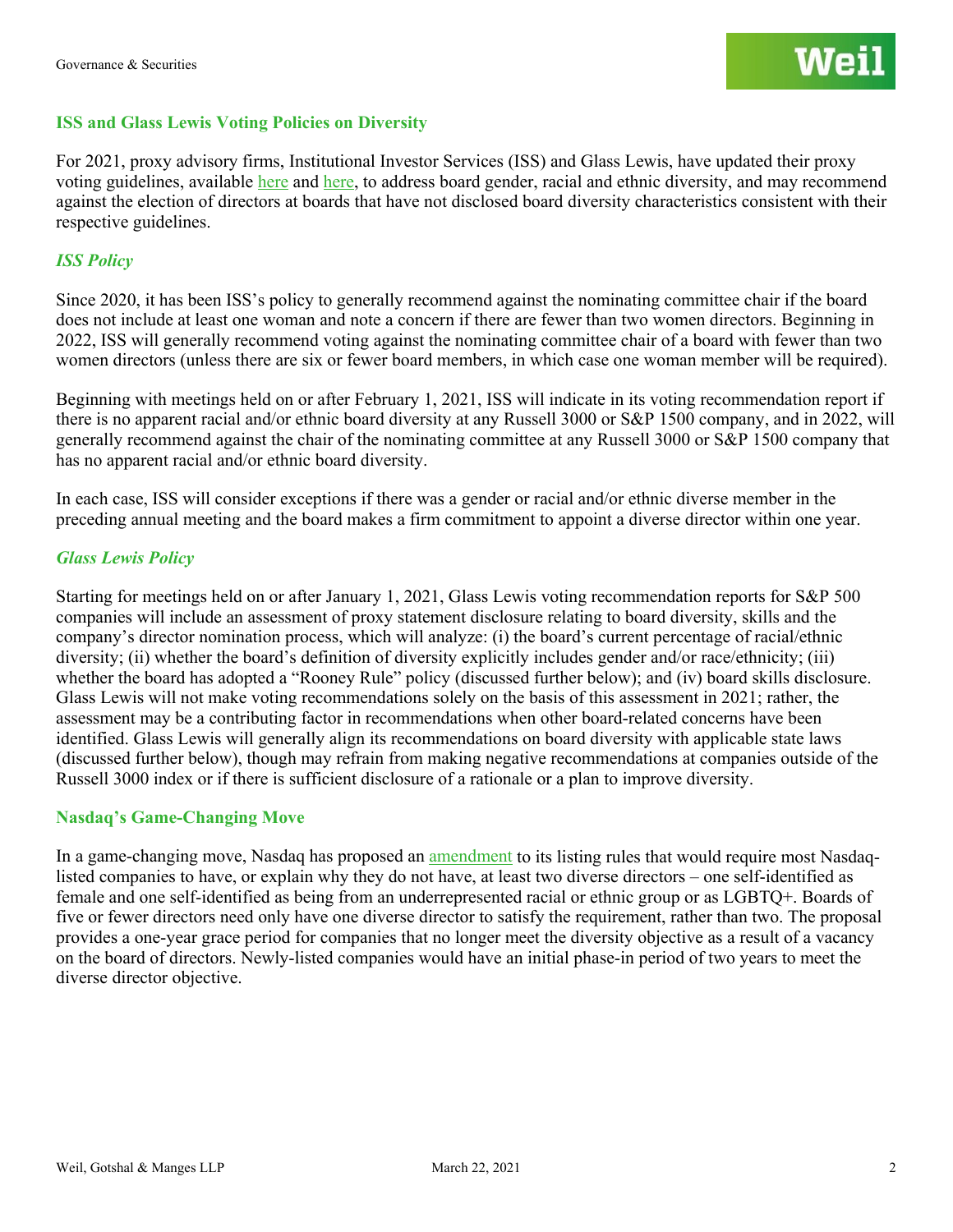# **Shareholder Proposals: DEI, "Rooney Rule" and EEO-1 Workforce Data**

For the 2021 proxy season thus far, shareholder proponents have submitted more than 60 proposals on diversity, racial justice and human capital issues more broadly, including proposals asking companies to prepare a diversity and inclusion report and requesting that companies conduct a "civil rights" audit.

We also anticipate that companies will continue to adopt a "Rooney Rule" policy, requiring that diverse individuals based on gender, race and ethnicity be included in formal searches for new directors and, in some cases, in a CEO search. During the 2020 proxy season, as part of its Boardroom Accountability Project 3.0, the Office of the New York City Comptroller (NYC Comptroller) submitted shareholder proposals to 18 companies following its 2019 letter writing campaign to 56 S&P 500 companies, requesting the adoption of a "Rooney Rule" policy. Of those 18 companies, 14 adopted the policy and the proposal was withdrawn. The proposal went to vote at three companies receiving 53%, 24% and 12% support from shareholders, respectively. Of note is that one company adopted a policy governing director searches but not CEO searches, which the NYC Comptroller considered insufficient to withdraw its proposal.

Disclosure of Consolidated EEO-1 Reports is becoming the "gold standard" for investors. These annual reports provided to the US Equal Employment Opportunity Commission include the race, gender and ethnicity of the employees filling various job categories, including senior management. The NYC Comptroller has announced commitments from 34 of the 67 S&P 100 companies it contacted during the summer of 2020 to adopt a policy to publicly disclose their Consolidated EEO-1 Reports. Similarly, among other institutional investors, State Street has called on the board chairs of public companies in its investment portfolio to disclose measures of workforce diversity using the EEO-1 Report framework and has stated that, beginning in 2022, it would vote against the chair of the compensation committee at S&P 500 companies that do not disclose their EEO-1 survey responses.

During the 2020 proxy season, four of eight shareholder proposals seeking reports on the diversity of the respective company's workforce based on gender and the EEO-1 racial and ethnic categories as well as the policies and procedures related to workforce DEI and the effectiveness of such programs received majority support. We expect that shareholder support for such proposals will continue to gain momentum in the 2021 proxy season. ISS generally recommends voting for shareholder proposals that request a company to disclose its diversity policies or initiatives, or proposals that request disclosure of a company's comprehensive workforce diversity data, including requests for EEO-1 data, unless the company (i) publicly discloses equal opportunity policies and initiatives in a comprehensive manner, (ii) already publicly discloses comprehensive workforce diversity data, and (iii) has no recent significant EEO-related violations or litigation.

# **State Legislative Initiatives**

There is a growing movement by state legislatures for action on board diversity. California has led the way on board diversity with laws that require public companies with principal executive offices located in the state to have had at least one female director by the end of 2019, and at least two or three female directors, depending on board size, by the end of 2021. Additionally, such California companies also must have at least one director from an "underrepresented community" (defined in terms of race, ethnicity or sexual orientation) by the end of 2021 and at least two or three such directors, depending on board size, by the end of 2022. (See California Senate Bill 826 and Assembly Bill 979). Washington State recently required companies incorporated in that state to meet certain gender diversity targets by January 1, 2022 or disclose in their proxy statements or on their websites, a "board diversity discussion and analysis" that includes information regarding the company's approach to developing and maintaining board diversity. A number of other states, such as New York, Maryland, Illinois, Hawaii, Massachusetts, Michigan, New Jersey, Colorado and Pennsylvania, have either enacted or are currently considering mandatory board diversity legislation. As discussed above, Glass Lewis will look to applicable state laws when making its voting recommendations in director elections.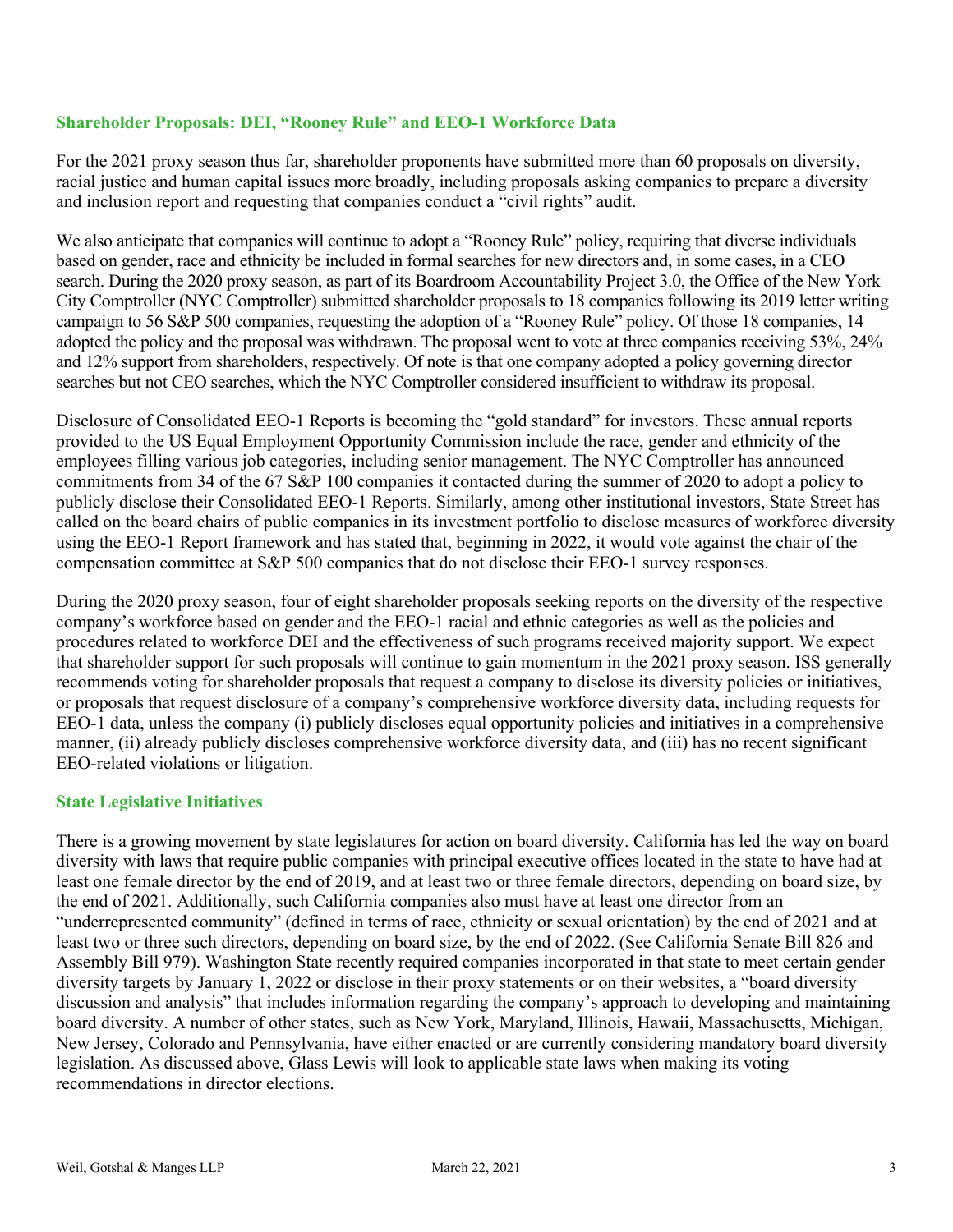## **Wave of Shareholder Litigation**

Companies and their boards should take care to ensure that public statements regarding commitments to DEI are not embellished, but rather match the company's actions. Since the summer of 2020, several shareholder derivative lawsuits have been filed alleging that the company's commitments to diversity appearing in proxy statements and other disclosures were materially false and misleading. These shareholder actions also allege that directors violated their fiduciary duties for failing to have diverse boards, failing to take action on DEI issues and tolerating racially discriminatory practices at their companies. Relief sought by the plaintiffs includes damages, significant changes to the composition of the board to include black candidates, tying executive compensation to achievement of diversity goals, diversity training and concrete workforce diversity goals, among other actions. The initial wave of these lawsuits was brought against technology companies headquartered in California by the same California-based plaintiff's law firm. More recently, plaintiffs have filed similar actions against corporations headquartered outside of California and outside of the technology industry. The number of plaintiff's law firms that are initiating these actions is also broadening, indicating that more companies with a lack of board and/or workforce diversity could face similar challenges absent concrete changes in their board and workforce composition and related public disclosure. While it remains to be seen how these lawsuits will fare, shareholders are likely to continue to use litigation as another means to press for greater board and workforce diversity.

## **Where the SEC Stands**

The SEC does not currently explicitly require companies to disclose the diversity composition of their boards. Historically, the SEC has largely declined to require diversity-related disclosure, opting instead for a principlesbased materiality regime regarding diversity, whereby companies determine whether information concerning diversity is material, and, if so, what specifically to disclose. Since 2009, the SEC has required companies to disclose if and how diversity is considered as a factor in the process for considering candidates for board positions. In 2018, the SEC issued guidance encouraging the disclosure of self-identified characteristics of board candidates. And in 2019, the SEC's Division of Corporation Finance issued two identical CD&Is (Regulation S-K, Question 116.11 and Question 133.13) providing that to the extent a board or nominating committee, in determining the specific experience, qualifications, attributes, or skills of an individual for board membership, has considered the selfidentified diversity characteristics of an individual who has consented to the company's disclosure of those characteristics, the SEC Staff would expect that the company's disclosure would include identifying those characteristics and how they were considered.

In recent months, the Democratic SEC Commissioners have been vocal in their calls for the SEC to do more to promote diversity through disclosure. Commissioner Allison Lee suggested that the SEC should strengthen its 2018 guidance on board nominee diversity disclosure, and has called on the SEC to revisit its 2020 amendments to Regulation S-K to require disclosure of workforce diversity data at all levels of seniority. Commissioner Lee has further stated her belief that the current principles-based materiality regime covering diversity disclosure does not go far enough "to get investors the diversity information they need to allocate capital wisely." These recent statements signal that a Democratic-led SEC may move away from a principles-based approach to diversity disclosure and towards requiring specific disclosures regarding the diversity composition of public company boards and nominees, measured by specified metrics.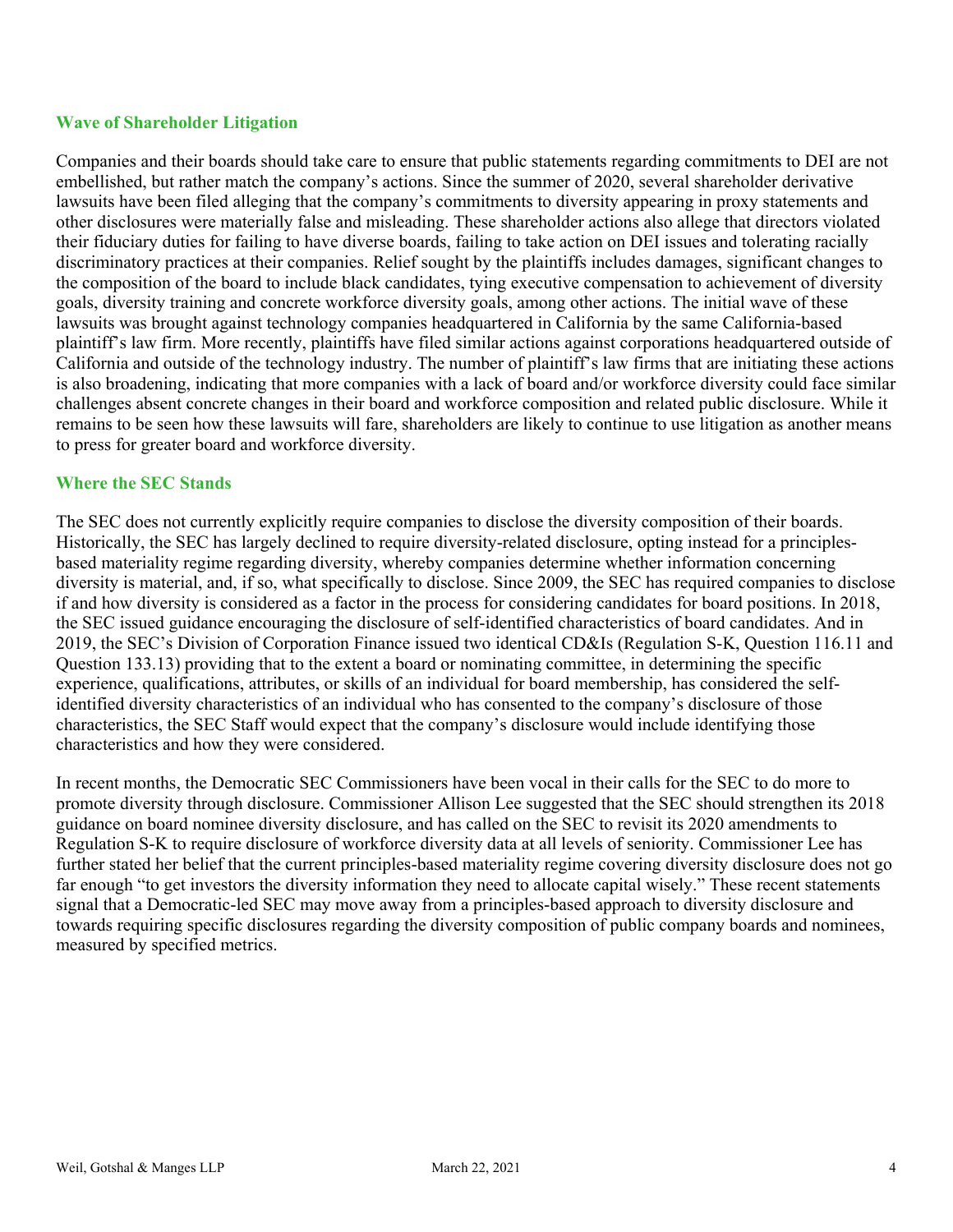## **Biden Administration and Democratic Congress Set to Ramp up Efforts**

We expect efforts to enhance diversity disclosure at the board and senior executive level to intensify further under the Biden administration with a Democratic-controlled House, Senate (tiebreaker) and SEC. Congressional Democratic efforts introduced in recent years and expected to be revived under a Democratic-controlled Congress include: requiring public companies to disclose in their proxy materials data on the racial, ethnic and gender composition, as well as veteran status, of their board, board nominees and executive officers (an initiative that previously garnered support from the Council of Institutional Investors (CII) and the U.S. Chamber of Commerce); requiring disclosure regarding the adoption of any board policy, plan or strategy to promote racial, ethnic and gender diversity; and calling on the SEC to review its proxy disclosure rules covering the diversity of board nominees. Notably, while the spotlight on many of the diversity initiatives noted above have mostly focused on the board, Congressional efforts have often gone a step further to cover diversity among executive officers.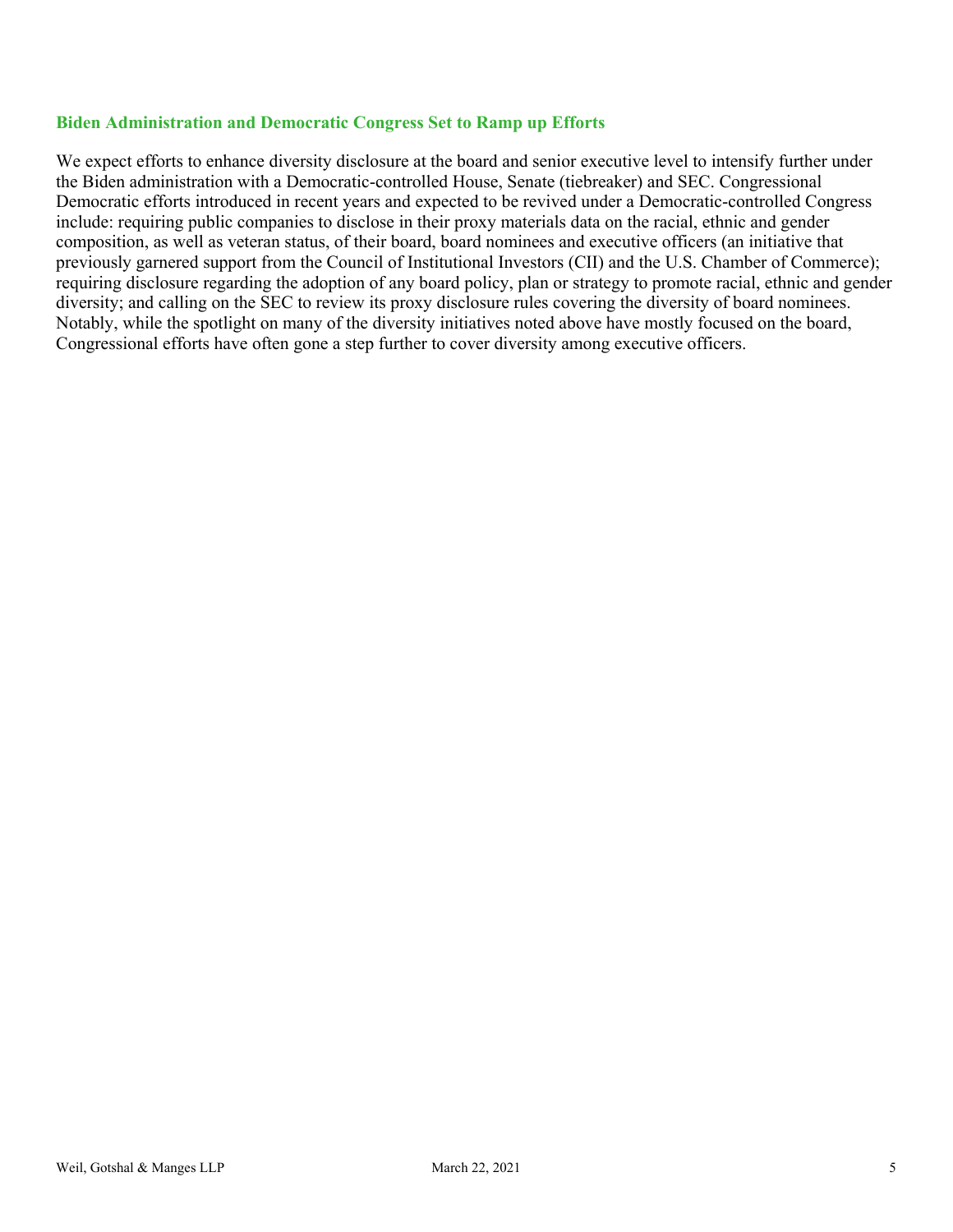# **What to Do Now?: Proxy Statement Checklist**

- **Objectively review diversity composition disclosure and plans.** Review and consider whether disclosure of the board's composition and the director nomination process clearly communicates the board's diversity composition, and any plans to improve, refresh and strengthen the board's composition and functioning, without overstating. Companies should be mindful that plaintiff law firms are actively scrutinizing disclosures.
- **Consider a skills matrix or other visual depiction of the board's diversity characteristics.** Consider a matrix summarizing the skills, qualifications, attributes and diversity of directors. Many companies are further disaggregating their diversity disclosure to provide greater transparency on gender, racial and ethnic diversity by disclosing individual director's diversity characteristics, either narratively or graphically.
- **Consider how to describe board ethnic and racial diversity.** While some companies generically indicate whether directors have "ethnic" or "racial" diversity characteristics, many others are moving towards more specific identifications – e.g., Asian, Black/African American, Hispanic/Latino, Native Hawaiian/Pacific Islander, American Indian/Alaskan Native/Native American, White/Caucasian, non-U.S. citizen, etc.
- **Tackle a lack of board diversity head on.** Companies that lack board diversity should describe the board's plan to increase diversity and the proposed timing.
- **Clearly articulate board diversity policies**. Describe any policies on whether, and if so how, the board or the nominating committee considers diversity in identifying director nominees. If the company has adopted a "Rooney Rule" or other policy, the company should describe such policy and how it applies.
- **Engage with investors**. Engage with investors to understand their diversity policies and their views on how to enhance the board's composition.
- **Consider "self-identification" methodology.** As many of the initiatives noted herein rely on self-identification of diverse characteristics, determine the best way to gather directors' self-identified diversity information and consents to disclosure such information. Some companies have provided directors with the opportunity to self-identify in their annual D&O questionnaires, in which the company can also obtain consent to disclose such information. Preparers of the proxy statement disclosure should discuss with directors expectations surrounding self-identification and how diversity information will be disclosed.
- **Monitor the status of the proposed State, Congressional, SEC and Nasdaq rules and related developments.** Track the status of board diversity legislation and other rules and requirements applicable to the company, and plan ahead for related implications.
- **Consider disclosure of important workforce diversity data points.** Review and evaluate the workforce diversity data that is used by management and ensure that the most relevant data points are disclosed and clearly explained and how such data could meaningfully supplement the company's EEO-1.

*\* \* \**

<sup>©</sup> 2021 Weil, Gotshal & Manges LLP. All rights reserved. Quotation with attribution is permitted. This publication provides general information and should not be used or taken as legal advice for specific situations that depend on the evaluation of precise factual circumstances. The views expressed in these articles reflect those of the authors and not necessarily the views of Weil, Gotshal & Manges LLP. If you would like to add a colleague to our mailing list, please [click here.](http://www.weil.com/subscription) If you need to change or remove your name from our mailing list, send an email t[o weil.alerts@weil.com.](mailto:weil.alerts@weil.com)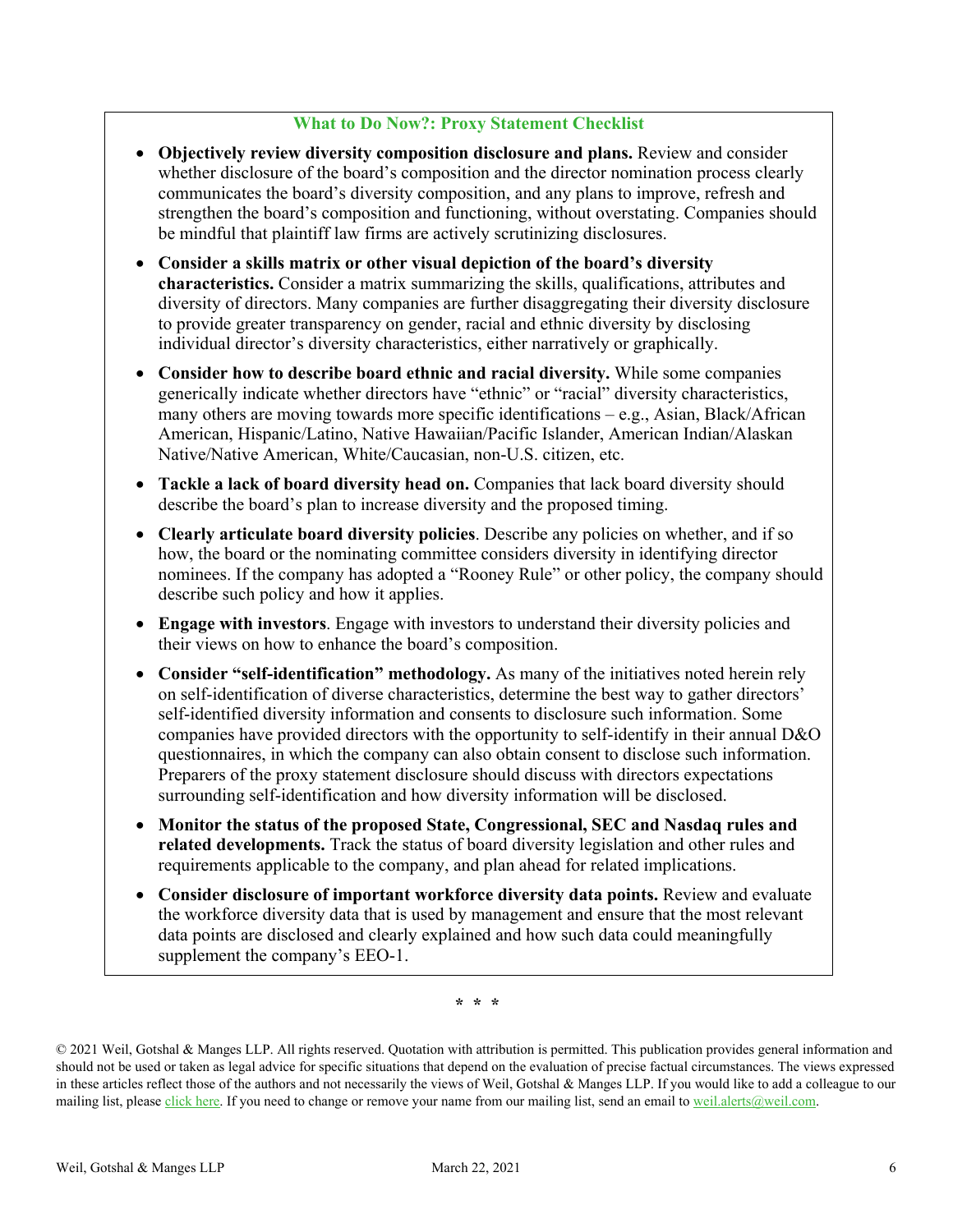**Annex Summary of Institutional Investor Diversity Policies**

<span id="page-6-0"></span>

| <b>Board Diversity</b>                                                                                                                                                                                                                                                                                                                                                                                                                                                                                                                                                                                                           | <b>Workforce Diversity</b>                                                                                                                                                                                                                                                                                                                                                                                                                                                          |  |
|----------------------------------------------------------------------------------------------------------------------------------------------------------------------------------------------------------------------------------------------------------------------------------------------------------------------------------------------------------------------------------------------------------------------------------------------------------------------------------------------------------------------------------------------------------------------------------------------------------------------------------|-------------------------------------------------------------------------------------------------------------------------------------------------------------------------------------------------------------------------------------------------------------------------------------------------------------------------------------------------------------------------------------------------------------------------------------------------------------------------------------|--|
| <b>BlackRock</b> <sup>1</sup>                                                                                                                                                                                                                                                                                                                                                                                                                                                                                                                                                                                                    |                                                                                                                                                                                                                                                                                                                                                                                                                                                                                     |  |
| <b>Voting Guidelines</b>                                                                                                                                                                                                                                                                                                                                                                                                                                                                                                                                                                                                         | <b>Talent Pipeline</b>                                                                                                                                                                                                                                                                                                                                                                                                                                                              |  |
| May vote against members of the<br>$\bullet$<br>nominating/governance committee for an<br>apparent lack of commitment to board<br>effectiveness if a company has not adequately<br>accounted for diversity in its board composition<br>within a reasonable timeframe.<br>If company's disclosures or practices fall short<br>$\bullet$<br>relative to the market or peers, or BlackRock is<br>unable to ascertain the board and management's<br>effectiveness in overseeing related risks and<br>opportunities, BlackRock may vote against<br>members of the appropriate committee or support<br>relevant shareholder proposals. | Seeks to understand company's philosophy, policies<br>$\bullet$<br>and performance on diversity at the board level, and<br>by extension, within senior management and the<br>"talent pipeline."<br>Expects companies to disclose workforce<br>$\bullet$<br>demographics, such as gender, race and ethnicity in<br>line with the US Equal Employment Opportunity<br>Commission's EEO-1 Survey, alongside the steps<br>they are taking to advance diversity, equity and<br>inclusion. |  |
| Boards should take into consideration the full<br>$\bullet$<br>breadth of diversity, including personal factors,<br>such as gender, ethnicity, race and age, as well as<br>professional characteristics, such as a director's<br>industry, area of expertise and geographic<br>location.                                                                                                                                                                                                                                                                                                                                         |                                                                                                                                                                                                                                                                                                                                                                                                                                                                                     |  |
| Composition                                                                                                                                                                                                                                                                                                                                                                                                                                                                                                                                                                                                                      |                                                                                                                                                                                                                                                                                                                                                                                                                                                                                     |  |
| Encourages companies to have at least two<br>$\bullet$<br>women directors on their board, in addition to<br>other elements of diversity.                                                                                                                                                                                                                                                                                                                                                                                                                                                                                         |                                                                                                                                                                                                                                                                                                                                                                                                                                                                                     |  |
| <b>Disclosure</b>                                                                                                                                                                                                                                                                                                                                                                                                                                                                                                                                                                                                                |                                                                                                                                                                                                                                                                                                                                                                                                                                                                                     |  |
| Encourages disclosure of, among other things, the<br>demographics related to board diversity,<br>including, but not limited to, gender, ethnicity,<br>race, age and geographic location, in addition to<br>measurable milestones to achieve a boardroom<br>reflective of multi-faceted racial, ethnic and<br>gender representation.                                                                                                                                                                                                                                                                                              |                                                                                                                                                                                                                                                                                                                                                                                                                                                                                     |  |
| Considers a company's commitment to increase<br>$\bullet$<br>board diversity within the next 12-18 months, the<br>addition of a diverse director within the previous<br>year, board tenure and public statements that<br>focus on diverse recruiting efforts.                                                                                                                                                                                                                                                                                                                                                                    |                                                                                                                                                                                                                                                                                                                                                                                                                                                                                     |  |

<span id="page-6-1"></span><sup>&</sup>lt;sup>1</sup> BlackRock, Our 2021 Stewardship Expectations: Global Principles and Market-level Voting Guidelines[, available here;](https://www.blackrock.com/corporate/literature/publication/our-2021-stewardship-expectations.pdf) BlackRock Investment Stewardship: Proxy voting guidelines for U.S. Securities[, available here;](https://www.blackrock.com/corporate/literature/fact-sheet/blk-responsible-investment-guidelines-us.pdf) BlackRock, Commentary: Investment Stewardship's approach to engagement on board diversity, [available here.](https://www.blackrock.com/corporate/literature/publication/blk-commentary-engaging-on-diversity.pdf)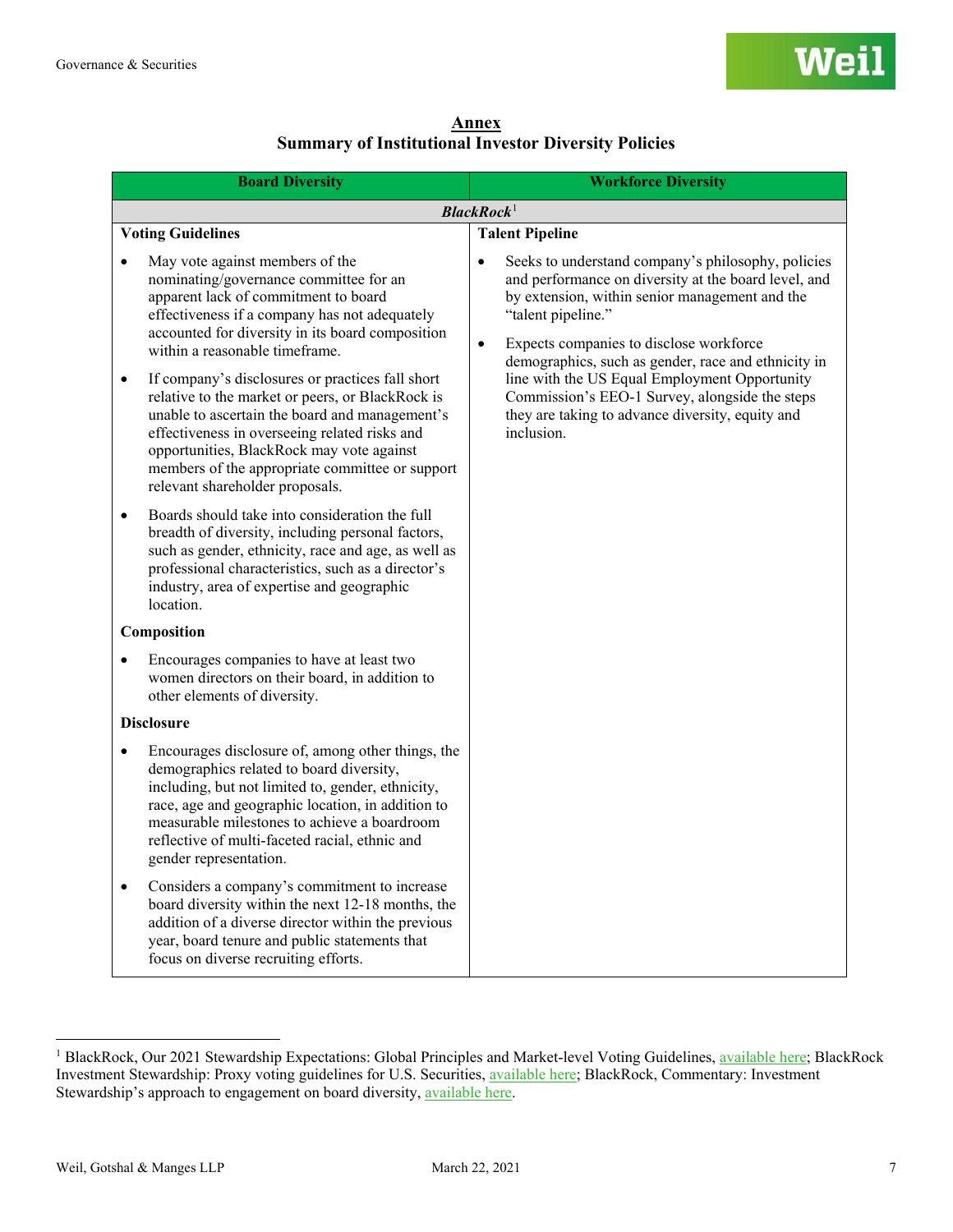| <b>Board Diversity</b>                                                                                                                                                                                                           | <b>Workforce Diversity</b>                                                                                                                                                                                   |  |
|----------------------------------------------------------------------------------------------------------------------------------------------------------------------------------------------------------------------------------|--------------------------------------------------------------------------------------------------------------------------------------------------------------------------------------------------------------|--|
| State Street <sup>2</sup>                                                                                                                                                                                                        |                                                                                                                                                                                                              |  |
| <b>Voting Guidelines</b>                                                                                                                                                                                                         | <b>Voting Guidelines</b>                                                                                                                                                                                     |  |
| In 2021: Will vote against the Chair of the<br>$\bullet$<br>Nominating & Governance Committee at<br>companies in the S&P 500 and FTSE 100 that do<br>not disclose the racial and ethnic composition of<br>their boards.          | In 2022: Will vote against the Chair of the<br>Compensation Committee at companies in the S&P<br>500 that do not disclose their EEO-1 Survey<br>responses.                                                   |  |
| In 2022: Will vote against the Chair of the<br>٠<br>Nominating & Governance Committee at<br>companies in the S&P 500 and FTSE 100 that do<br>not have at least 1 director from an<br>underrepresented community on their boards. |                                                                                                                                                                                                              |  |
| Vanguard <sup>3</sup>                                                                                                                                                                                                            |                                                                                                                                                                                                              |  |
| <b>Voting Guidelines</b>                                                                                                                                                                                                         | <b>Disclosure</b>                                                                                                                                                                                            |  |
| In 2021: May vote against directors (nominating<br>committee chairs or other relevant directors) at<br>companies where progress on board diversity<br>falls behind market norms and expectations.                                | Looks for companies to publish policies on employee<br>recruitment, retention and inclusion, and expects them<br>to outline the steps the board is taking to ensure that<br>employees feel they can succeed. |  |
| <b>Disclosure</b><br>Expects boards to publish their perspectives on<br>board diversity and disclose board diversity<br>measures, in terms of gender, race and ethnicity.                                                        | Encourages disclosure of workforce diversity                                                                                                                                                                 |  |
|                                                                                                                                                                                                                                  | measures (gender, race and ethnicity) at the executive,<br>nonexecutive and overall workforce levels.<br>The Sustainability Accounting Standards Board and                                                   |  |
| Recruitment                                                                                                                                                                                                                      | EEO-1 reports are identified as helpful starting points                                                                                                                                                      |  |
| Expects boards to interview diverse pools of<br>$\bullet$<br>director candidates and reflect a range of<br>diversity with tangible outcomes such as formerly<br>homogenous boards becoming increasingly<br>diverse.              | for such disclosure.                                                                                                                                                                                         |  |

<span id="page-7-0"></span><sup>2&</sup>lt;br>2 State Street, CEO's Letter on Our 2021 Voting Agenda (January 11, 2021), [available here;](https://www.ssga.com/us/en/institutional/ic/insights/ceo-letter-2021-proxy-voting-agenda) State Street, Guidance on Enhancing Racial & Ethnic Diversity Disclosures (January 2021), [available here.](https://www.ssga.com/library-content/pdfs/asset-stewardship/racial-diversity-guidance-article.pdf)

<span id="page-7-1"></span><sup>&</sup>lt;sup>3</sup> Vanguard Investment Stewardship Insights: A continued call for boardroom diversity (December 2020), [available here;](https://about.vanguard.com/investment-stewardship/perspectives-and-commentary/ISBOARD_122020.pdf) Vanguard Investment Stewardship Insights: Diversity in the workplace (December 2020), [available here.](https://about.vanguard.com/investment-stewardship/perspectives-and-commentary/ISWORK_122020.pdf)